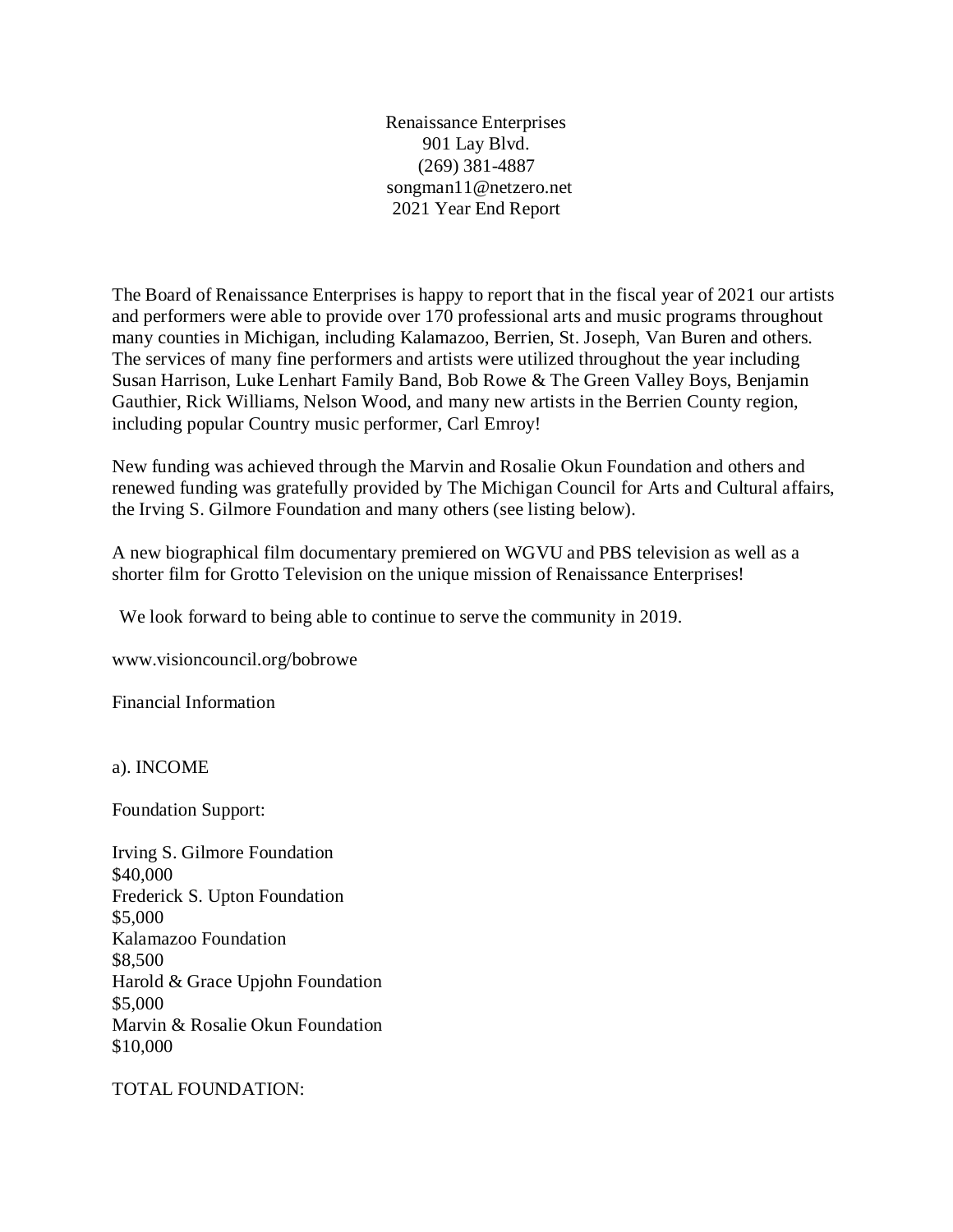\$68,500

Michigan Council for the Arts & Cultural Affairs \$18,000

Arts Council of Greater Kalamazoo: \$4,500

Nursing Home & Facility Support: \$4,560

CD & Cassette Sales: \$500

TOTAL INCOME: \$96,060.00

EXPENSES:

Programs (money paid to artists/performers-related expenses): \$73,897

Grant writing/consulting: \$2755

ED retirement \$12,000

Utilities: \$2,292

Cable: \$ 2,400

Insurance: \$1,200

Accnt fees \$650

postage, printing, travel: \$3,000